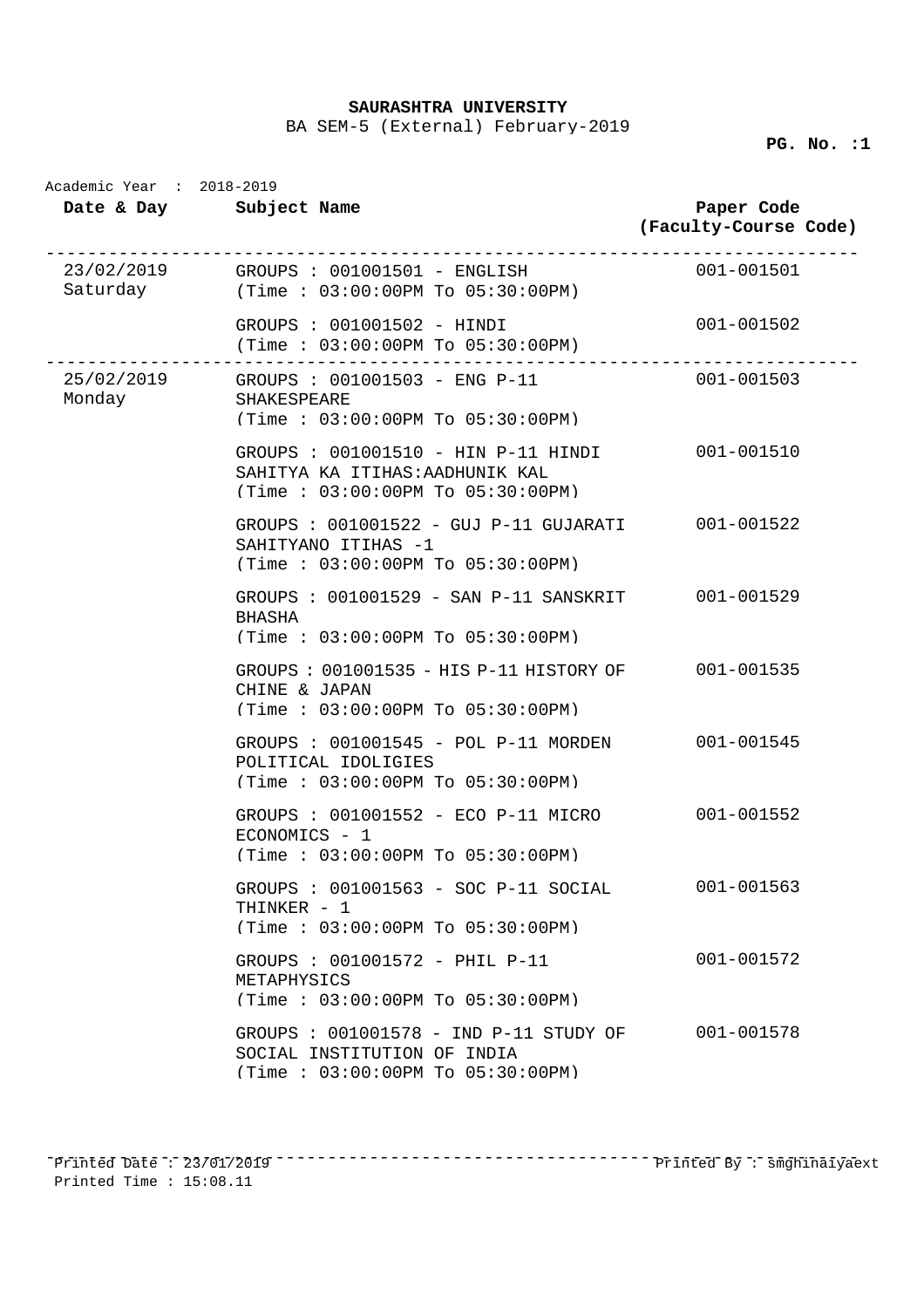BA SEM-5 (External) February-2019

**PG. No. : 2** 

|                       | Date & Day Subject Name                                                                                | Paper Code<br>(Faculty-Course Code) |
|-----------------------|--------------------------------------------------------------------------------------------------------|-------------------------------------|
| 25/02/2019<br>Monday  | GROUPS : 001001594 - GEO P-11 HUMAN<br><b>GEOGRAPHY</b><br>(Time: 03:00:00PM To 05:30:00PM)            | ---------001-001594------           |
|                       | GROUPS : 001001811 - ECO P-11 MICRO<br>ECONOMICS-1.<br>(Time: 03:00:00PM To 05:30:00PM)                | 001-001811                          |
|                       | GROUPS : 001001822 - SAN P-11<br>LAGUSIDHANTKAUMODIT (NITYA ANSH)<br>(Time : 03:00:00PM To 05:30:00PM) | 001-001822                          |
| 26/02/2019<br>Tuesday | GROUPS : 001001504 - ENG P-12<br>CRITICISM - LITERARY CRITI.<br>(Time: 03:00:00PM To 05:30:00PM)       | 001-001504                          |
|                       | GROUPS : 001001511 - HIN P-12 SAHITYA<br>SIDHANT - 1<br>(Time : 03:00:00PM To 05:30:00PM)              | 001-001511                          |
|                       | GROUPS : 001001523 - GUJ P-12 GUJARATI<br>BHASHANO ITIHAS - 1<br>(Time: 03:00:00PM To 05:30:00PM)      | 001-001523                          |
|                       | GROUPS : 001001530 - SAN P-12 BHASHA<br>VIGNAN<br>(Time: 03:00:00PM To 05:30:00PM)                     | 001-001530                          |
|                       | GROUPS: 001001536 - HIS P-12 HISTORY OF<br>USA<br>(Time : 03:00:00PM TO 05:30:00PM)                    | 001-001536                          |
|                       | GROUPS : 001001546 - POL P-12 GUJARAT<br>POLITICS<br>(Time: 03:00:00PM To 05:30:00PM)                  | 001-001546                          |
|                       | GROUPS : 001001553 - ECO P-12 DEVE. &<br>ECO. OF ENVIRONMENT - 1<br>(Time : 03:00:00PM TO 05:30:00PM)  | 001-001553                          |
|                       | GROUPS : 001001564 - SOC P-12 INTRO. OF<br>SOCIAL RESEARCH<br>$(Time : 03:00:00PM$ To $05:30:00PM$     | 001-001564                          |
|                       | GROUPS: 001001573 - PHIL P-12 INTRO. TO<br>SYMBOLIC LOGIC<br>$(Time : 03:00:00PM$ To $05:30:00PM$      | 001-001573                          |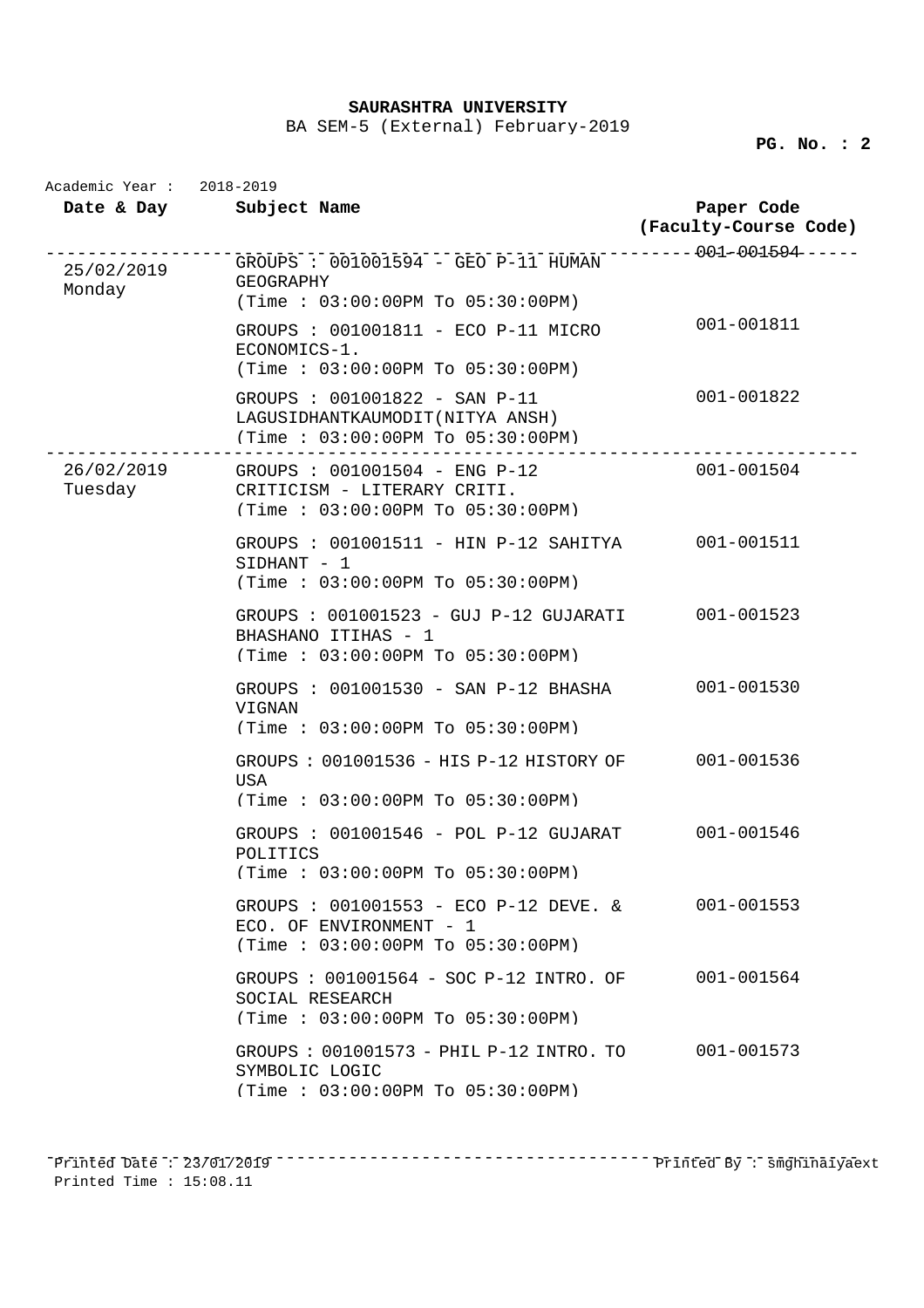BA SEM-5 (External) February-2019

|         | Date & Day Subject Name                                                                                                             | Paper Code<br>(Faculty-Course Code) |
|---------|-------------------------------------------------------------------------------------------------------------------------------------|-------------------------------------|
| Tuesday | 26/02/2019 GROUPS: 001001579 - IND P-12 CULTURAL 001-001579<br>STUDY OF SANSKRIT LIT.<br>(Time: 03:00:00PM To 05:30:00PM)           |                                     |
|         | GROUPS : 001001586 - PSY P-12 RESEARCH 001-001586<br>METHOD & STATISTICS<br>(Time: 03:00:00PM To 05:30:00PM)                        |                                     |
|         | GROUPS : 001001595 - GEO P-12 PRINT OF 001-001595<br>ECO. GEOGRAPHY PART-1<br>(Time: 03:00:00PM To 05:30:00PM)                      |                                     |
|         | GROUPS : 001001802 - PSY P-12 RESEARCH 001-001802<br>METHODS & STATISTICS-I<br>(Time: 03:00:00PM To 05:30:00PM)                     |                                     |
|         | GROUPS : 001001812 - ECO P-12 DEV. & ECO. 001-001812<br>OF ENVIRONMENT-1.<br>(Time: 03:00:00PM To 05:30:00PM)                       |                                     |
|         | GROUPS : 001001823 - SAN P-12<br>BHASHAVIGYAN.<br>(Time : 03:00:00PM To 05:30:00PM)                                                 | 001-001823                          |
|         | 27/02/2019 GROUPS: 001001505 - ENG P-13 ENGLISH 001-001505<br>Wednesday LANGUAGE & CLERK'S TALE<br>(Time: 03:00:00PM To 05:30:00PM) |                                     |
|         | GROUPS : 001001512 - HIN P-13 HINDI<br>BHASHAKA SWARUP EVAM VIKAS<br>(Time: 03:00:00PM To 05:30:00PM)                               | 001-001512                          |
|         | GROUPS : 001001513 - HIN P-13 BHASHA 001-001513<br>SHIKSHAN - 1<br>(Time: 03:00:00PM To 05:30:00PM)                                 |                                     |
|         | GROUPS: 001001524 - GUJ P-13 SAHITYANA<br>SIDDHANTO - 1<br>(Time : 03:00:00PM TO 05:30:00PM)                                        | 001-001524                          |
|         | GROUPS : 001001531 - SAN P-13<br>ARTHSHASTRA OR DHARMASHASTRA<br>(Time: 03:00:00PM To 05:30:00PM)                                   | 001-001531                          |
|         | GROUPS : 001001537 - HIS P-13 HISTORY OF<br>SAUTH EAST ASIA<br>$(Time : 03:00:00PM$ To $05:30:00PM$                                 | 001-001537                          |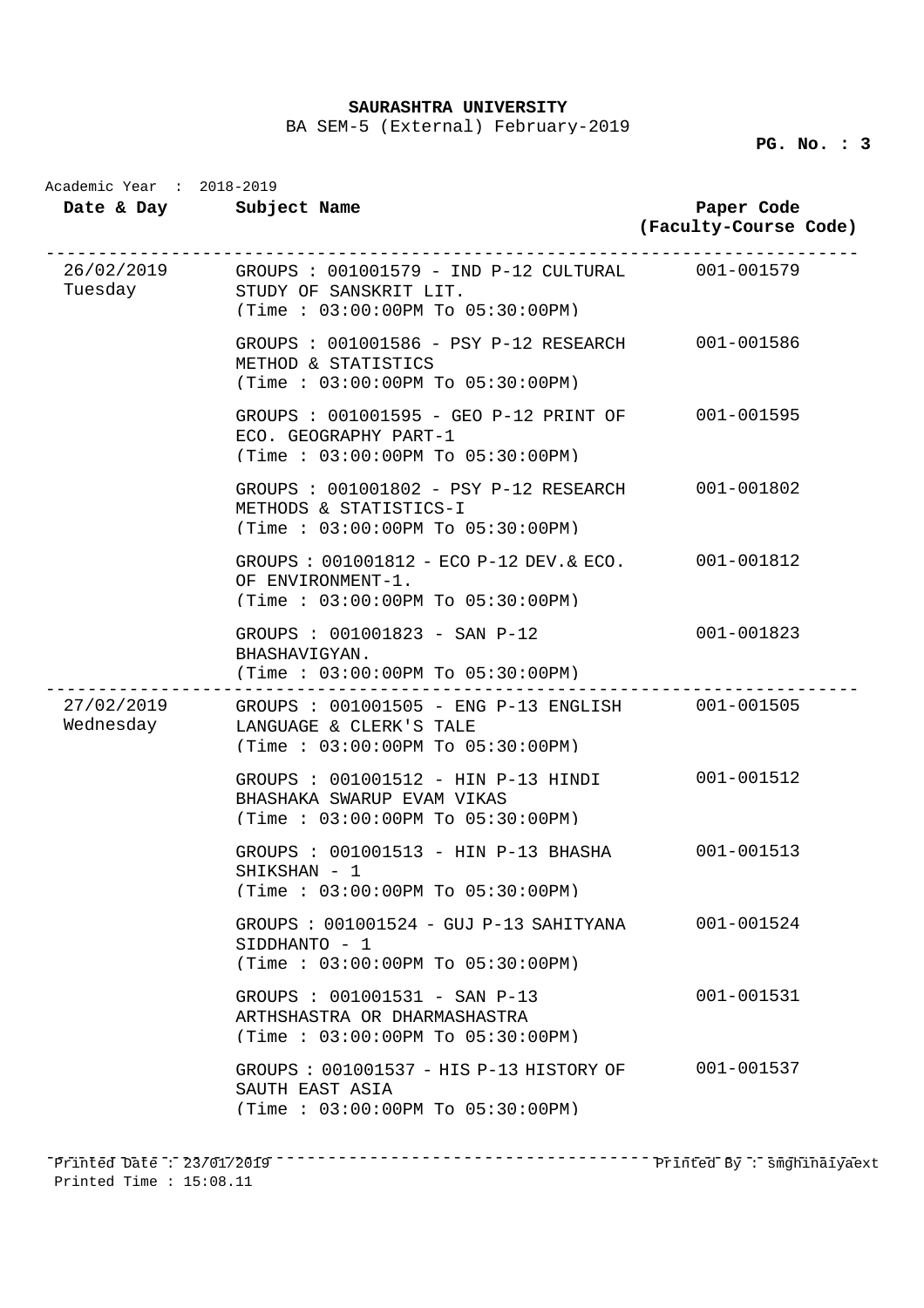BA SEM-5 (External) February-2019

**PG. No. : 4** 

|                       | Date & Day Subject Name                                                                                    | Paper Code<br>(Faculty-Course Code) |
|-----------------------|------------------------------------------------------------------------------------------------------------|-------------------------------------|
| Wednesday MIDDLE EAST | 27/02/2019 GROUPS: 001001538 - HIS P-13 HISTORY OF 001-001538<br>(Time : 03:00:00PM TO 05:30:00PM)         |                                     |
|                       | GROUPS : 001001547 - POL P-13 MORDEN 001-001547<br>POLITICAL THINKERS<br>(Time : 03:00:00PM TO 05:30:00PM) |                                     |
|                       | GROUPS : 001001554 - ECO P-13<br>QUANTITATIVE TECH. & RESE. METHOD. -1<br>(Time: 03:00:00PM To 05:30:00PM) | 001-001554                          |
|                       | GROUPS : 001001555 - ECO P-13<br>COMPARATIVE STUDY OF ECO. SYSTEMS-1<br>(Time : 03:00:00PM TO 05:30:00PM)  | 001-001555                          |
|                       | GROUPS : 001001556 - ECO P-13<br>AGRICULTURAL ECONOMICS - 1<br>(Time : 03:00:00PM T0 05:30:00PM)           | 001-001556                          |
|                       | GROUPS : 001001565 - SOC P-13 PROBLEM'S 001-001565<br>OF WOMEN<br>$(Time : 03:00:00PM$ To $05:30:00PM$     |                                     |
|                       | GROUPS : 001001566 - SOC P-13 CRIME & 001-001566<br>SOCIETY<br>(Time: 03:00:00PM To 05:30:00PM)            |                                     |
|                       | GROUPS : 001001574 - PHIL P-13<br>CONTEMPORARY INDIAN PHILOSOPHY<br>(Time: 03:00:00PM To 05:30:00PM)       | 001-001574                          |
|                       | GROUPS : 001001580 - IND P-13 FOLK<br>CULTURE OF GUJARAT<br>(Time : 03:00:00PM TO 05:30:00PM)              | 001-001580                          |
|                       | GROUPS : 001001587 - PSY P-13<br>PHYSIOLOGICAL PSYCHOLOGY<br>$(Time : 03:00:00PM$ To $05:30:00PM$          | 001-001587                          |
|                       | GROUPS : 001001596 - GEO P-13 SOIL<br>GEOGRAPHY<br>$(Time : 03:00:00PM$ To $05:30:00PM$                    | 001-001596                          |
|                       | GROUPS : 001001803 - PSY P-13<br>PHYSIOLOGICAL PSYCHOLOGY.<br>$(Time : 03:00:00PM$ To $05:30:00PM$         | $001 - 001803$                      |

Printed Time : 15:08.11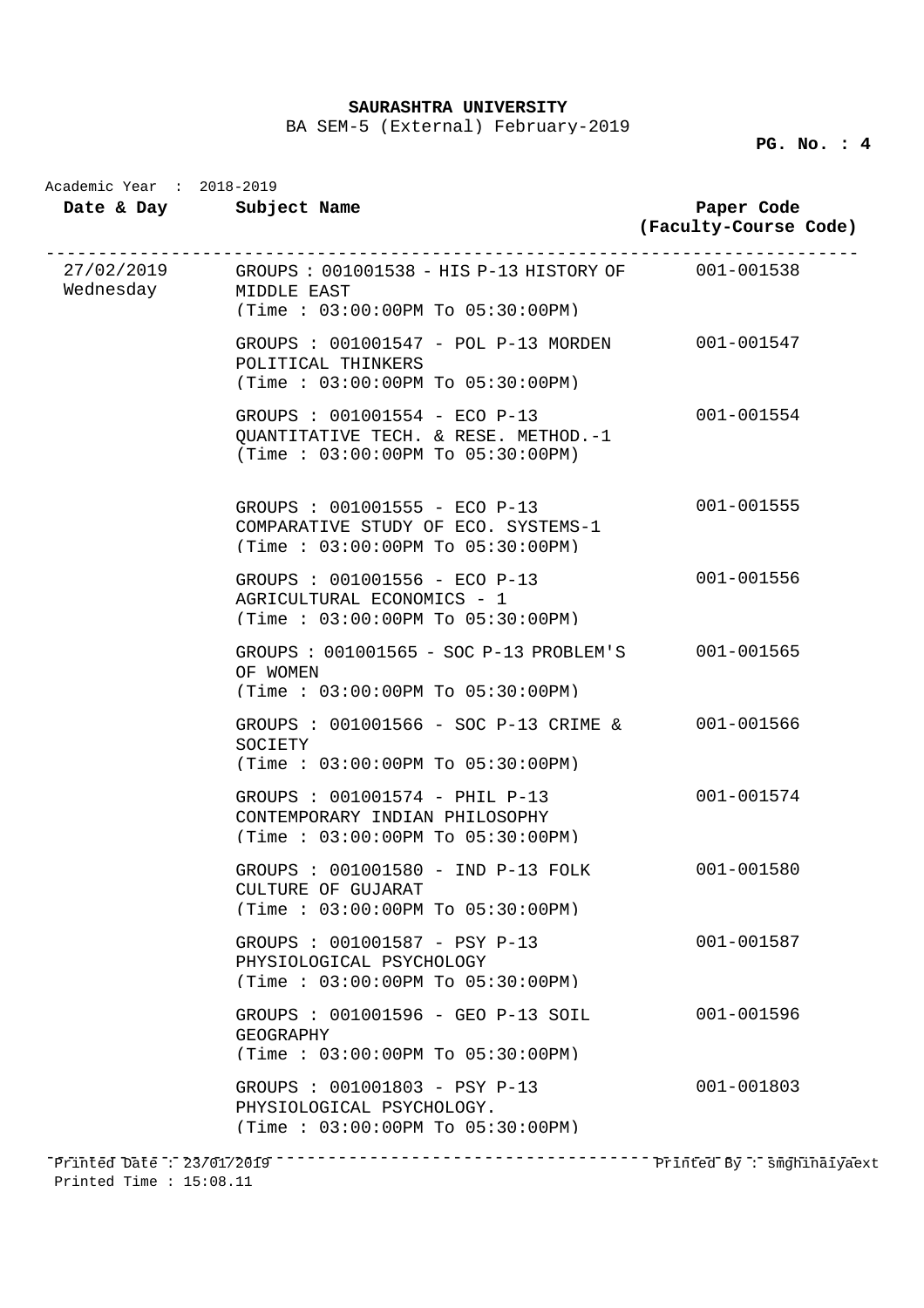BA SEM-5 (External) February-2019

|          | Date & Day Subject Name                                                                                                                   | Paper Code<br>(Faculty-Course Code) |
|----------|-------------------------------------------------------------------------------------------------------------------------------------------|-------------------------------------|
|          | 27/02/2019 GROUPS : 001001813 - ECO P-13 001-001813<br>Wednesday CUANTITATIVE TECH. &RESE. METHOD.-1.<br>(Time: 03:00:00PM To 05:30:00PM) |                                     |
|          | GROUPS : 001001814 - ECO P-13<br>COMPARATIVE STUDY OF ECO. SYSTEM-1.<br>(Time: 03:00:00PM To 05:30:00PM)                                  | 001-001814                          |
|          | GROUPS : 001001815 - ECO P-13<br>AGRICULTURE ECONOMICS-1.<br>(Time: 03:00:00PM To 05:30:00PM)                                             | 001-001815                          |
|          | GROUPS : 001001824 - SAN P-13 DHARMA. 001-001824<br>MANUSMRUTI ADHAY-7<br>$(Time : 03:00:00PM$ To $05:30:00PM$                            |                                     |
| Thursday | 28/02/2019 GROUPS: 001001506 - ENG P-14 HISTORY OF 001-001506<br>ENGLISH LIT.<br>(Time: 03:00:00PM To 05:30:00PM)                         |                                     |
|          | GROUPS : 001001514 - HIN P-14 KONARK 001-001514<br>EVAM ANDHERI NAGRI<br>(Time: 03:00:00PM To 05:30:00PM)                                 |                                     |
|          | GROUPS : 001001515 - HIN P-14 SHIVAJI 001-001515<br>EVAM MALAV KUMAR BHOJ<br>(Time: 03:00:00PM To 05:30:00PM)                             |                                     |
|          | GROUPS : 001001516 - HIN P-14 ANUVAD<br>SAIDHANTIK<br>(Time: 03:00:00PM To 05:30:00PM)                                                    | 001-001516                          |
|          | GROUPS: 001001525 - GUJ P-14 NAVALKATHA 001-001525<br>SWARUP ANE VIKAS<br>(Time: 03:00:00PM To 05:30:00PM)                                |                                     |
|          | GROUPS : 001001532 - SAN P-14 DARSHAN 001-001532<br>(Time: 03:00:00PM To 05:30:00PM)                                                      |                                     |
|          | GROUPS: 001001539 - HIS P-14 HISTORY OF 001-001539<br>RUSSIA<br>(Time: 03:00:00PM To 05:30:00PM)                                          |                                     |
|          | GROUPS: 001001540 - HIS P-14 HISTORY OF 001-001540<br><b>ENGLAND</b><br>(Time: 03:00:00PM To 05:30:00PM)                                  |                                     |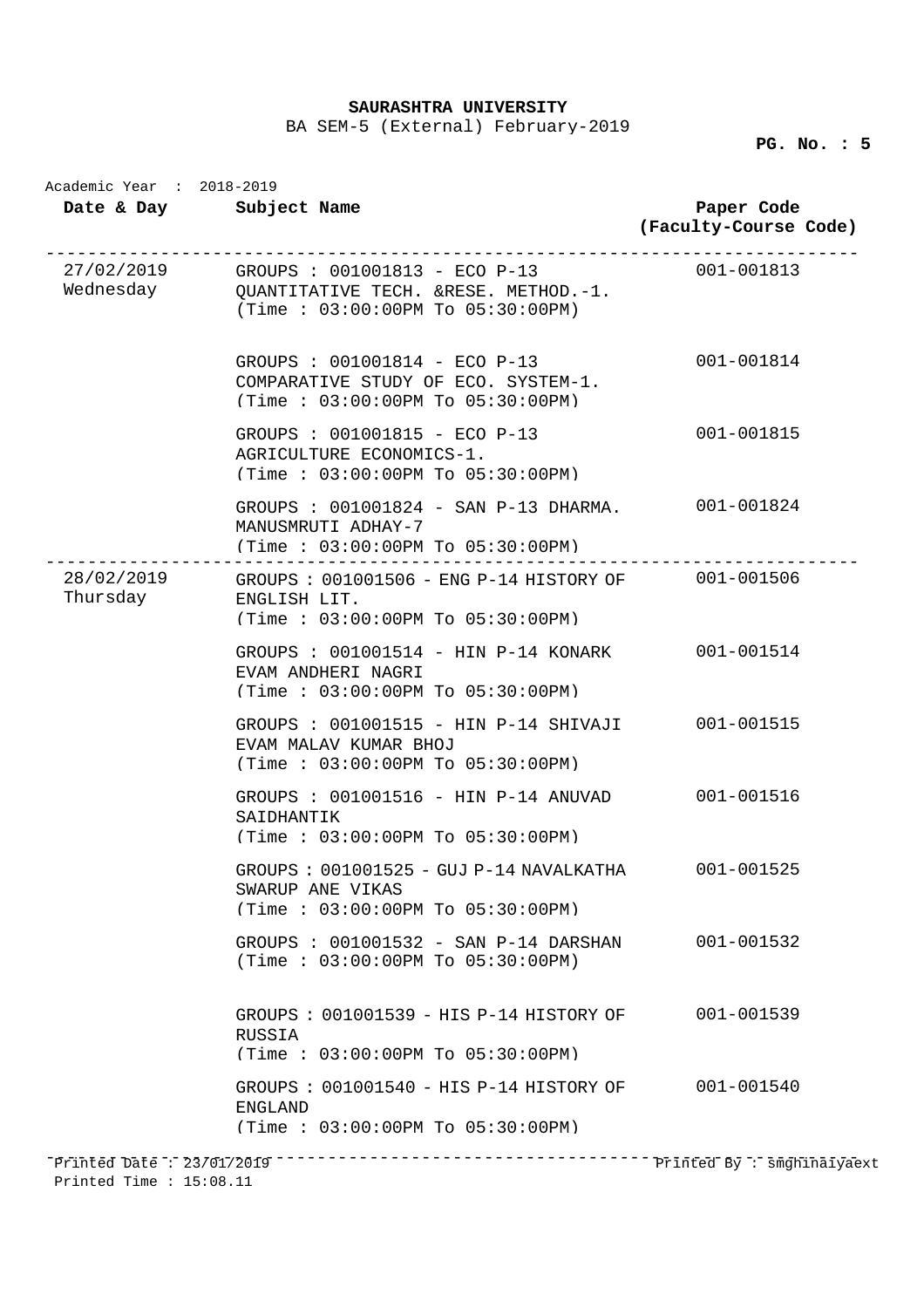BA SEM-5 (External) February-2019

| Academic Year : 2018-2019 | Date & Day Subject Name                                                                                                                     | Paper Code<br>(Faculty-Course Code) |
|---------------------------|---------------------------------------------------------------------------------------------------------------------------------------------|-------------------------------------|
|                           | 28/02/2019 GROUPS: 001001548 - POL P-14 MORDEN 001-001548<br>Thursday <b>INDIAN POLITICAL THOUGHTS</b><br>(Time : 03:00:00PM To 05:30:00PM) |                                     |
|                           | GROUPS : 001001557 - ECO P-14<br>INTERNATIONAL ECONOMIC<br>(Time: 03:00:00PM To 05:30:00PM)                                                 | 001-001557                          |
|                           | GROUPS: 001001567 - SOC P-14 INDUSTRIAL 001-001567<br>SOCIOLOGY<br>$(Time : 03:00:00PM$ To $05:30:00PM$                                     |                                     |
|                           | GROUPS: 001001568 - SOC P-14 SOCIOLOGY 001-001568<br>OF RELIGION<br>$(Time : 03:00:00PM$ To $05:30:00PM$                                    |                                     |
|                           | GROUPS : 001001575 - PHIL P-14<br>PHILOSOPHY OF EDUCATION<br>(Time: 03:00:00PM To 05:30:00PM)                                               | 001-001575                          |
|                           | GROUPS : 001001581 - IND P-14 HISTORI. 001-001581<br>STUDYOF ARCHI. MOVE.OF IND.<br>(Time: 03:00:00PM To 05:30:00PM)                        |                                     |
|                           | GROUPS : 001001588 - PSY P-14 ABNORMAL 001-001588<br>PSYCHOLOGY<br>(Time: 03:00:00PM To 05:30:00PM)                                         |                                     |
|                           | GROUPS: 001001589 - PSY P-14 COUNSELING 001-001589<br>PSHYCHOLOGY<br>(Time: 03:00:00PM To 05:30:00PM)                                       |                                     |
|                           | GROUPS : 001001597 - GEO P-14<br>ENVIRONMENTAL GEOGRAPHY<br>(Time : 03:00:00PM TO 05:30:00PM)                                               | 001-001597                          |
|                           | GROUPS : 001001804 - PSY P-14 ABNORMAL<br>PSYCHOLOGY (ABNORMALITY)<br>(Time: 03:00:00PM To 05:30:00PM)                                      | 001-001804                          |
|                           | GROUPS : $001001805 - PSY P-14 COUNSELING$<br>PSYCHOLOGY-I<br>(Time: 03:00:00PM To 05:30:00PM)                                              | 001-001805                          |
|                           | GROUPS : 001001816 - ECO P-14<br>INTERNATIONAL ECONOMICS.<br>(Time: 03:00:00PM To 05:30:00PM)                                               | 001-001816                          |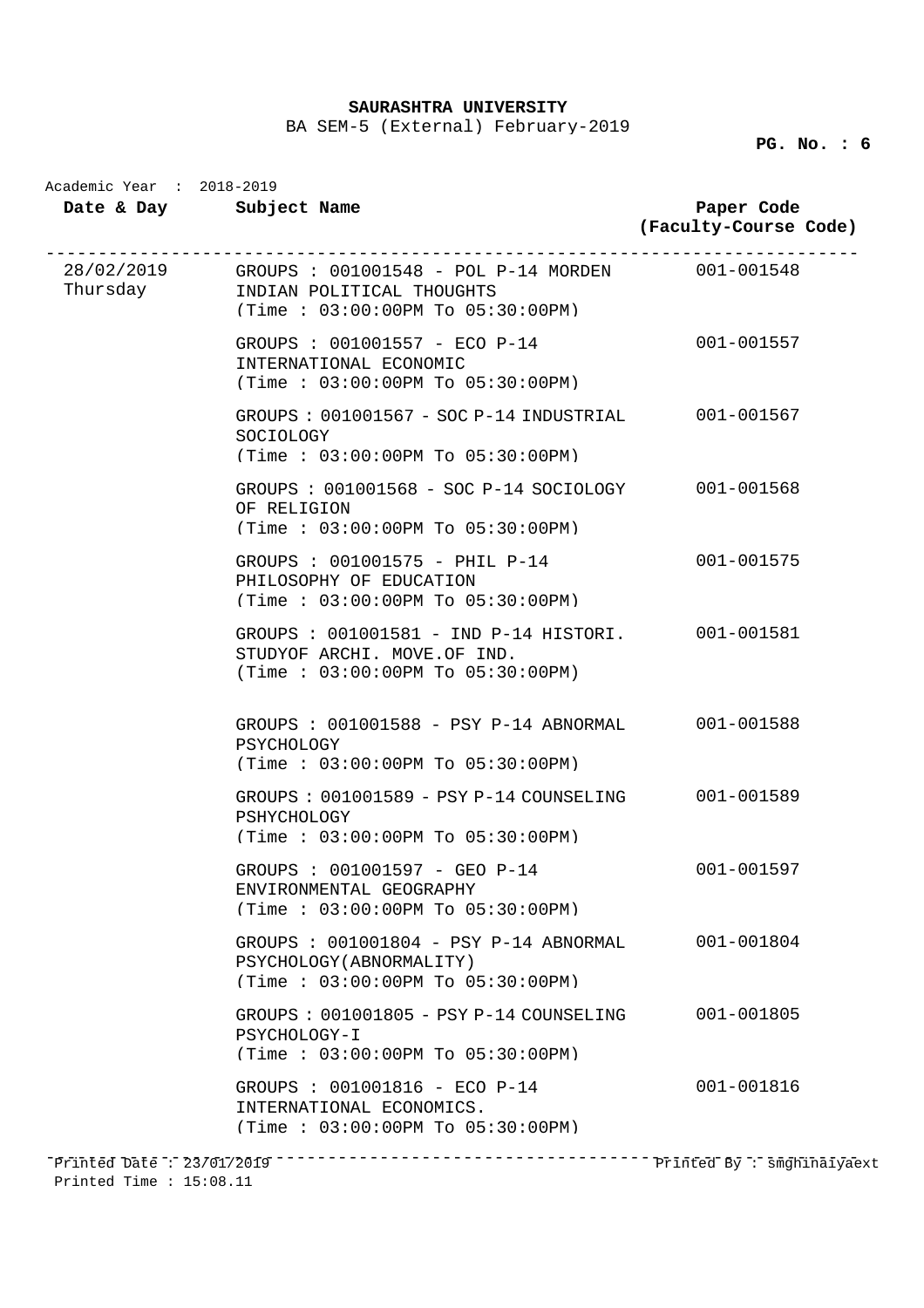BA SEM-5 (External) February-2019

| Academic Year : 2018-2019<br>Date & Day Subject Name |                                                                                                                         | Paper Code<br>(Faculty-Course Code) |
|------------------------------------------------------|-------------------------------------------------------------------------------------------------------------------------|-------------------------------------|
|                                                      | $28/02/2019$ GROUPS: 001001825 - SAN P-14<br>Thursday SHRIMADBHAGVATGITA ADHYA-1TO9<br>(Time: 03:00:00PM To 05:30:00PM) | $001 - 001825$                      |
| Friday                                               | 01/03/2019 GROUPS : 001001507 - ENG P-15<br>CRITICISM- R.A. SCOTT JAMES<br>(Time : 03:00:00PM To 05:30:00PM)            | 001-001507                          |
|                                                      | GROUPS : 001001517 - HIN P-15 PRACHIN 001-001517<br>HINDI KAVYA BHAG - 1<br>(Time: 03:00:00PM To 05:30:00PM)            |                                     |
|                                                      | GROUPS : 001001518 - HIN P-15 PRACHIN 001-001518<br>HINDI KAVYA BHAG - 2<br>(Time: 03:00:00PM To 05:30:00PM)            |                                     |
|                                                      | GROUPS: 001001519 - HIN P-15 RITIKALIN<br>HINDI KAVYA BHAG-1<br>(Time: 03:00:00PM To 05:30:00PM)                        | 001-001519                          |
|                                                      | GROUPS : 001001526 - GUJ P-15<br>PRASHISTKRUTI<br>(Time : 03:00:00PM TO 05:30:00PM)                                     | 001-001526                          |
|                                                      | GROUPS : 001001533 - SAN P-15 SANSKRIT<br>BHASHA SAHITYA<br>(Time: 03:00:00PM To 05:30:00PM)                            | 001-001533                          |
|                                                      | GROUPS : 001001541 - HIS P-15 THE<br>CULTURAL HIST. OF INDIA<br>(Time: 03:00:00PM To 05:30:00PM)                        | 001-001541                          |
|                                                      | GROUPS : 001001542 - HIS P-15 THE CONS. 001-001542<br>OF THE REPUBLIC OF INDIA<br>$(Time : 03:00:00PM$ To $05:30:00PM$  |                                     |
|                                                      | GROUPS : 001001549 - POL P-15 LOCAL<br>GOVT. IN INDIA<br>$(Time : 03:00:00PM$ To $05:30:00PM$                           | 001-001549                          |
|                                                      | GROUPS : 001001558 - ECO P-15 HISTORY OF<br>ECONOMIC THOUGHT<br>(Time: 03:00:00PM To 05:30:00PM)                        | 001-001558                          |
|                                                      | GROUPS : 001001569 - SOC P-15 SOCIAL<br>CHANGE IN MORDERN INDIA<br>$(Time : 03:00:00PM$ To $05:30:00PM$                 | 001-001569                          |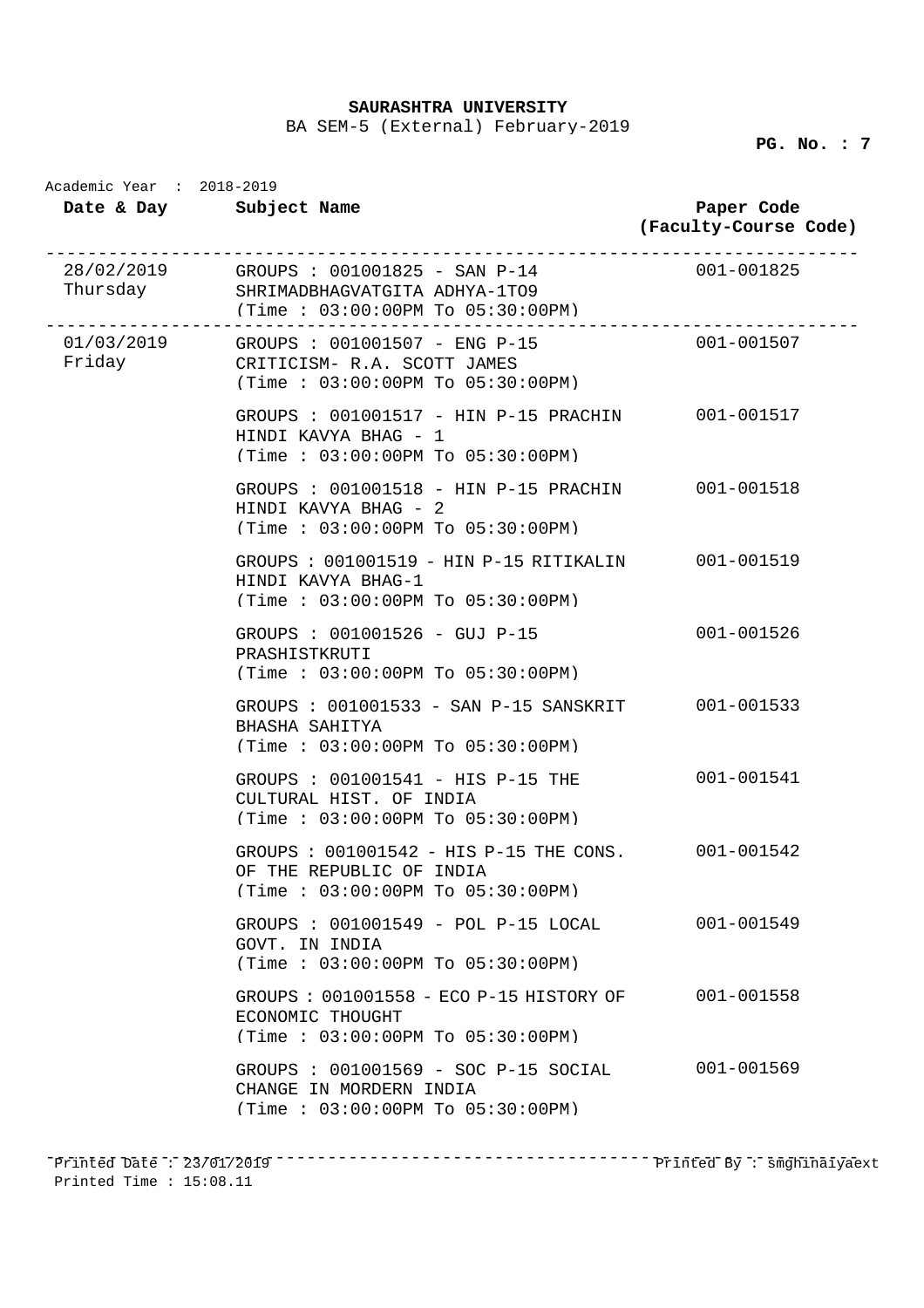BA SEM-5 (CBCS) February-2019

|          | Date & Day Subject Name                                                                                                  | Paper Code<br>(Faculty-Course Code) |
|----------|--------------------------------------------------------------------------------------------------------------------------|-------------------------------------|
|          | $01/03/2019$ GROUPS: 001001576 - PHIL P-15 001-001576<br>Friday PHILOSOPHY OF PLATO<br>(Time : 03:00:00PM TO 05:30:00PM) |                                     |
|          | GROUPS : 001001582 - IND P-15 HISTORI. 001-001582<br>STUDY OF PAINTINGS OF INDIA<br>(Time: 03:00:00PM To 05:30:00PM)     |                                     |
|          | GROUPS: 001001590 - PSY P-15 INDUSTRIAL 001-001590<br>PSYCHOLOGY<br>(Time: 03:00:00PM To 05:30:00PM)                     |                                     |
|          | GROUPS : 001001591 - PSY P-15<br>PSYCHOLOGICAL EASSY<br>(Time: 03:00:00PM To 05:30:00PM)                                 | 001-001591                          |
|          | GROUPS: 001001598 - GEO P-15 GEOGRAPHY 001-001598<br>OF MANUFACTURING<br>(Time: 03:00:00PM To 05:30:00PM)                |                                     |
|          | GROUPS: 001001806 - PSY P-15 INDUSTRIAL 001-001806<br>PSYCHOLOGY-I<br>(Time: 03:00:00PM To 05:30:00PM)                   |                                     |
|          | GROUPS : 001001807 - PSY P-15<br>PSYCHOLOGICAL ESSAYS - I<br>(Time: 03:00:00PM To 05:30:00PM)                            | 001-001807                          |
|          | GROUPS : 001001810 - GUJ P-15<br>LOKSHAHITYA<br>$(Time : 03:00:00PM$ To $05:30:00PM$                                     | 001-001810                          |
|          | GROUPS: 001001817 - ECO P-15 HISTORY OF 001-001817<br>ECONOMIC THOUGHT.<br>(Time: 03:00:00PM To 05:30:00PM)              |                                     |
|          | GROUPS : 001001826 - SAN P-15 SANSKRUT 001-001826<br>BHASHA & SAHITYA.<br>(Time: 03:00:00PM To 05:30:00PM)               |                                     |
| Saturday | 02/03/2019 GROUPS: 001001508 - ENG P-16 NON 001-001508<br>BRITISH MASTERS<br>(Time: 03:00:00PM To 05:30:00PM)            |                                     |
|          | GROUPS : 001001509 - ENG P-16<br>INTRODUCTION TO PRINT MEDIA - IX<br>(Time: 03:00:00PM To 05:30:00PM)                    | 001-001509                          |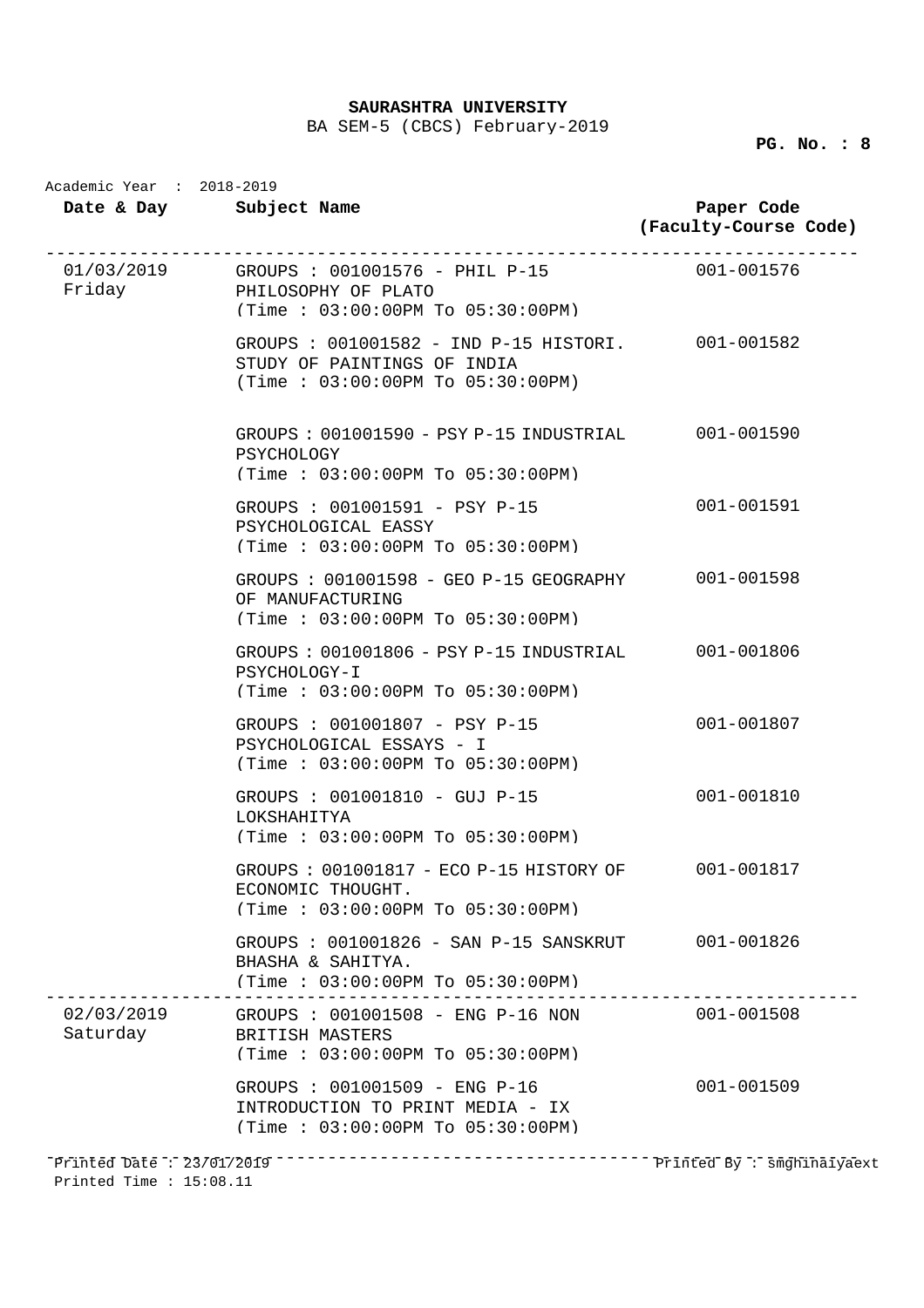BA SEM-5 (External) February-2019

**PG. No. : 9** 

|  | Date & Day Subject Name                                                                                                                                       | Paper Code<br>(Faculty-Course Code) |
|--|---------------------------------------------------------------------------------------------------------------------------------------------------------------|-------------------------------------|
|  | _______________________________<br>02/03/2019 GROUPS: 001001520 - HIN P-16 HINDI 001-001520<br>Saturday NIBANDH BHAG - 1<br>(Time : 03:00:00PM TO 05:30:00PM) |                                     |
|  | GROUPS : 001001521 - HIN P-16 PRIYAVARAN<br>AVEM PRADUSAN<br>(Time : 03:00:00PM TO 05:30:00PM)                                                                | 001-001521                          |
|  | GROUPS : 001001527 - GUJ P-16 BHARTIYA<br>BHASHANI KRUTI<br>(Time: 03:00:00PM To 05:30:00PM)                                                                  | 001-001527                          |
|  | GROUPS : 001001528 - GUJ P-16 OPTION<br>(KRUTI SAMIKSHA)<br>(Time: 03:00:00PM To 05:30:00PM)                                                                  | 001-001528                          |
|  | GROUPS : 001001534 - SAN P-16 SANSKRIT 001-001534<br>VAIDIK<br>(Time : 03:00:00PM To 05:30:00PM)                                                              |                                     |
|  | GROUPS: 001001543 - HIS P-16 HISTORY OF 001-001543<br>GUJARAT (942-1410 A.D.)<br>(Time: 03:00:00PM To 05:30:00PM)                                             |                                     |
|  | GROUPS: 001001544 - HIS P-16 HISTORY OF<br>GUJARAT (1573-1707)<br>(Time: 03:00:00PM To 05:30:00PM)                                                            | 001-001544                          |
|  | GROUPS : $001001550 - POL P-16 A :$<br>INTERNATIONAL ORGANISATION<br>(Time: 03:00:00PM To 05:30:00PM)                                                         | 001-001550                          |
|  | $GROUPS$ : 001001551 - POL P-16 B : FOREIGN<br>POLICY OF USA<br>(Time: 03:00:00PM To 05:30:00PM)                                                              | 001-001551                          |
|  | GROUPS : 001001559 - ECO P-16 BANKING<br>FINANCIAL MARKET - 1<br>(Time: 03:00:00PM To 05:30:00PM)                                                             | 001-001559                          |
|  | GROUPS : 001001561 - ECO P-16 REGIONAL<br>ECONOMICS - 1<br>(Time: 03:00:00PM To 05:30:00PM)                                                                   | 001-001561                          |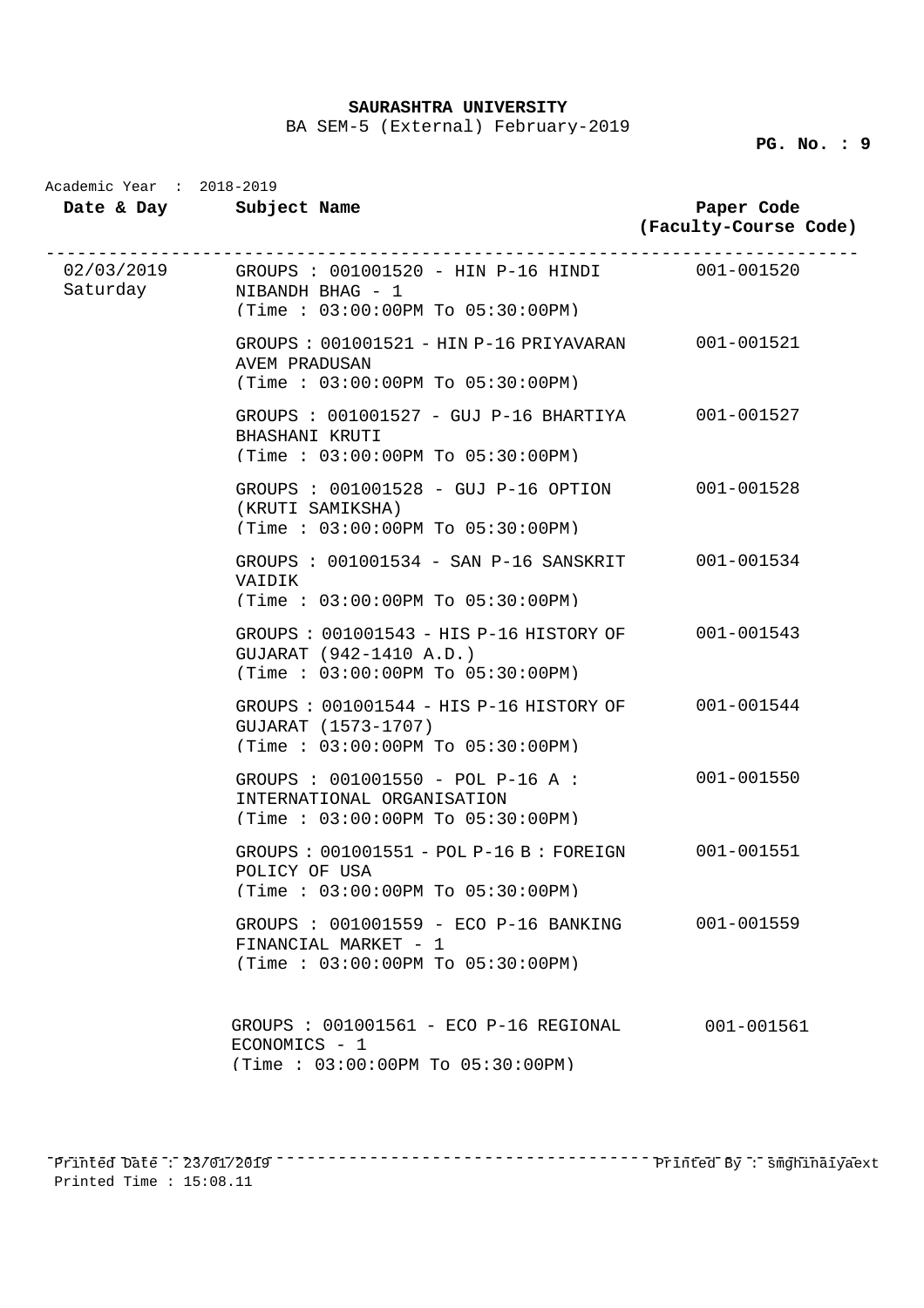BA SEM-5 (External) February-2019

## **PG. No. : 10**

| Academic Year : 2018-2019 |                                                                                                                                              |                                     |
|---------------------------|----------------------------------------------------------------------------------------------------------------------------------------------|-------------------------------------|
|                           | Date & Day Subject Name                                                                                                                      | Paper Code<br>(Faculty-Course Code) |
|                           | $02/03/2019$ GROUPS: $001001562$ - ECO P-16 METHOD & 001-001562<br>Saturday TECH. OF SOCIAL RESEARCH -1<br>(Time : 03:00:00PM To 05:30:00PM) |                                     |
|                           | $GROUPS: 001001570 - SOC P-16 POPULATION$<br>& SOCIETY<br>(Time : 03:00:00PM TO 05:30:00PM)                                                  | 001-001570                          |
|                           | GROUPS : 001001571 - SOC P-16<br>EDUCATIONAL SOCIOLOGY<br>(Time: 03:00:00PM To 05:30:00PM)                                                   | 001-001571                          |
|                           | GROUPS : 001001577 - PHIL P-16<br>PHILOSOPHY OF GITA<br>(Time: 03:00:00PM To 05:30:00PM)                                                     | 001-001577                          |
|                           | GROUPS : 001001583 - IND P-16 ESSAY<br>(Time : 03:00:00PM To 05:30:00PM)                                                                     | 001-001583                          |
|                           | GROUPS : 001001584 - IND P-16 ASTUDY OF<br>INDIAN EPIGRAPHY<br>(Time: 03:00:00PM To 05:30:00PM)                                              | 001-001584                          |
|                           | GROUPS : 001001592 - PSY P-16<br>EDUCATIONAL PSYCHOLOGY<br>(Time: 03:00:00PM To 05:30:00PM)                                                  | 001-001592                          |
|                           | GROUPS: 001001593 - PSY P-16 PSYCHOLOGY 001-001593<br>OF MARRIED LIFE<br>(Time : 03:00:00PM TO 05:30:00PM)                                   |                                     |
|                           | GROUPS : 001001808 - PSY P-16<br>EDUCATIONAL PSYCHOLOGY - I<br>(Time : 03:00:00PM T0 05:30:00PM)                                             | 001-001808                          |
|                           | GROUPS : 001001809 - PSY P-16 PSYCHOLOGY<br>OF MARRIED LIFE.<br>(Time : 03:00:00PM TO 05:30:00PM)                                            | 001-001809                          |
|                           | GROUPS : 001001818 - ECO P-16 BANKING &<br>FINANCIAL MARKET-1.<br>(Time: 03:00:00PM To 05:30:00PM)                                           | 001-001818                          |
|                           | GROUPS : 001001819 - ECO P-16 REGIONAL<br>ECONOMICS-1.<br>(Time : 03:00:00PM TO 05:30:00PM)                                                  | 001-001819                          |